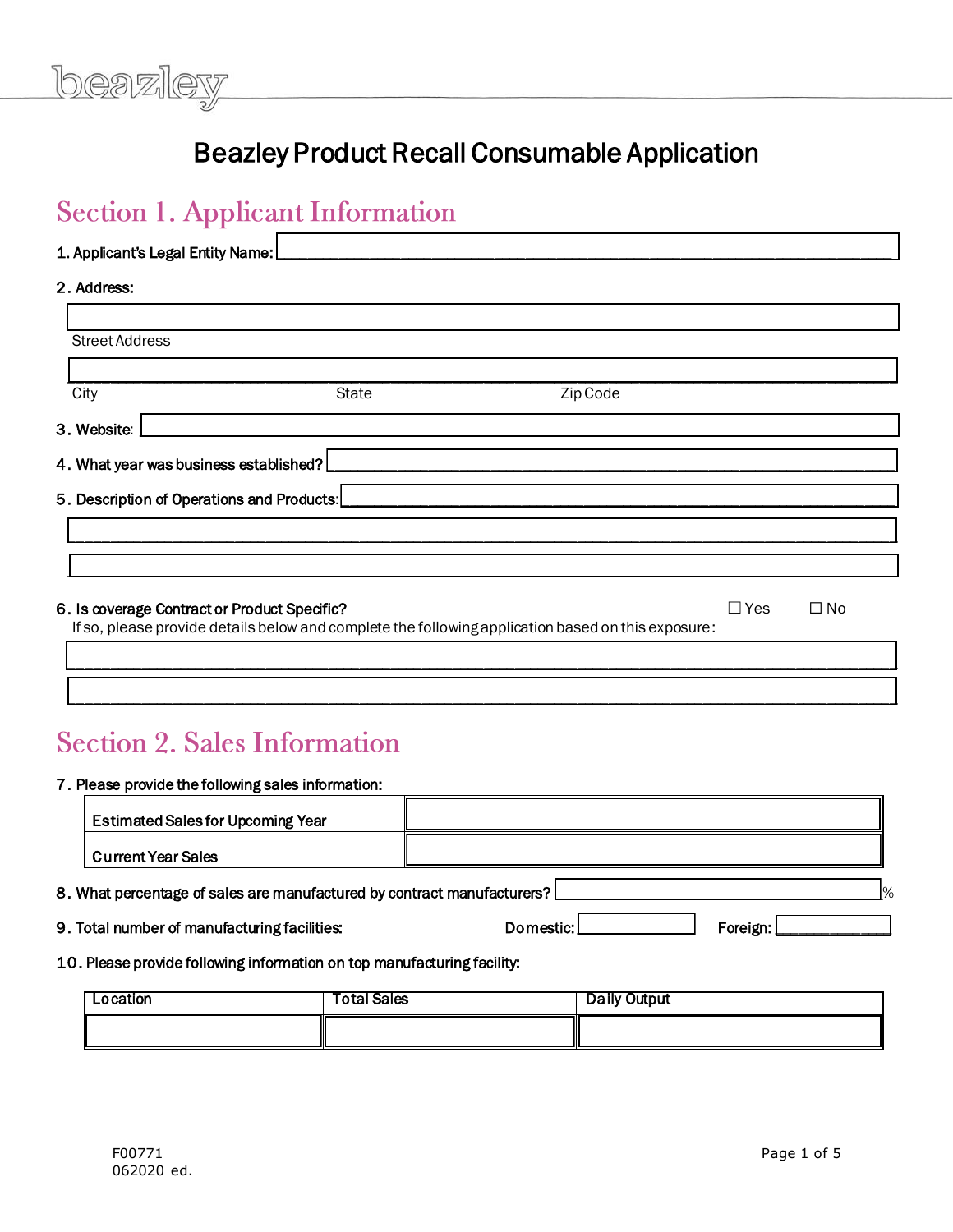## **Section 3. Product and Customer Information**

### 11. Please provide the following information on top 3 products:

| Product | <b>Total Sales</b> | Average Batch Size in \$ |
|---------|--------------------|--------------------------|
|         |                    |                          |
|         |                    |                          |
|         |                    |                          |

### 12. Please provide percentage of products as follows:

| Own Label | <b>Branded (third party)</b> | Non-Branded (ingredient) |
|-----------|------------------------------|--------------------------|
|           |                              |                          |

### 13. Please provide the following information on top 3 customers:

| <b>Customer Name</b> | % of Sales |
|----------------------|------------|
|                      |            |
|                      |            |
|                      |            |

### **Section 4. Quality Control Information**

### 14. Please confirm if you have the following in place:

| Quality Control / Assurance Program (incl. SSOPs and GMPs)?               | $\Box$ Yes | $\Box$ No    |
|---------------------------------------------------------------------------|------------|--------------|
| HACCP Plan and or / Preventative Controls Program per FDA FSMA?           | $\Box$ Yes | $\square$ No |
| Testing at Critical Control Points?                                       | $\Box$ Yes | $\square$ No |
| Testing at an internal and / or external laboratory?                      | $\Box$ Yes | $\Box$ No    |
| Hold Period before Shipping / "Positive Release" Process?                 | $\Box$ Yes | $\square$ No |
| Audits performed by an accredited third party (ie. GFSI, BRC, FDA, etc.)? | □ Yes      | ∩ No         |

### **Section 5. Supplier Information**

#### 15. Please provide the following information on top 3 suppliers:

| <b>Supplier Name</b> | Domestic or Foreign | Product(s) | % of suppliers |
|----------------------|---------------------|------------|----------------|
|                      |                     |            |                |
|                      |                     |            |                |
|                      |                     |            |                |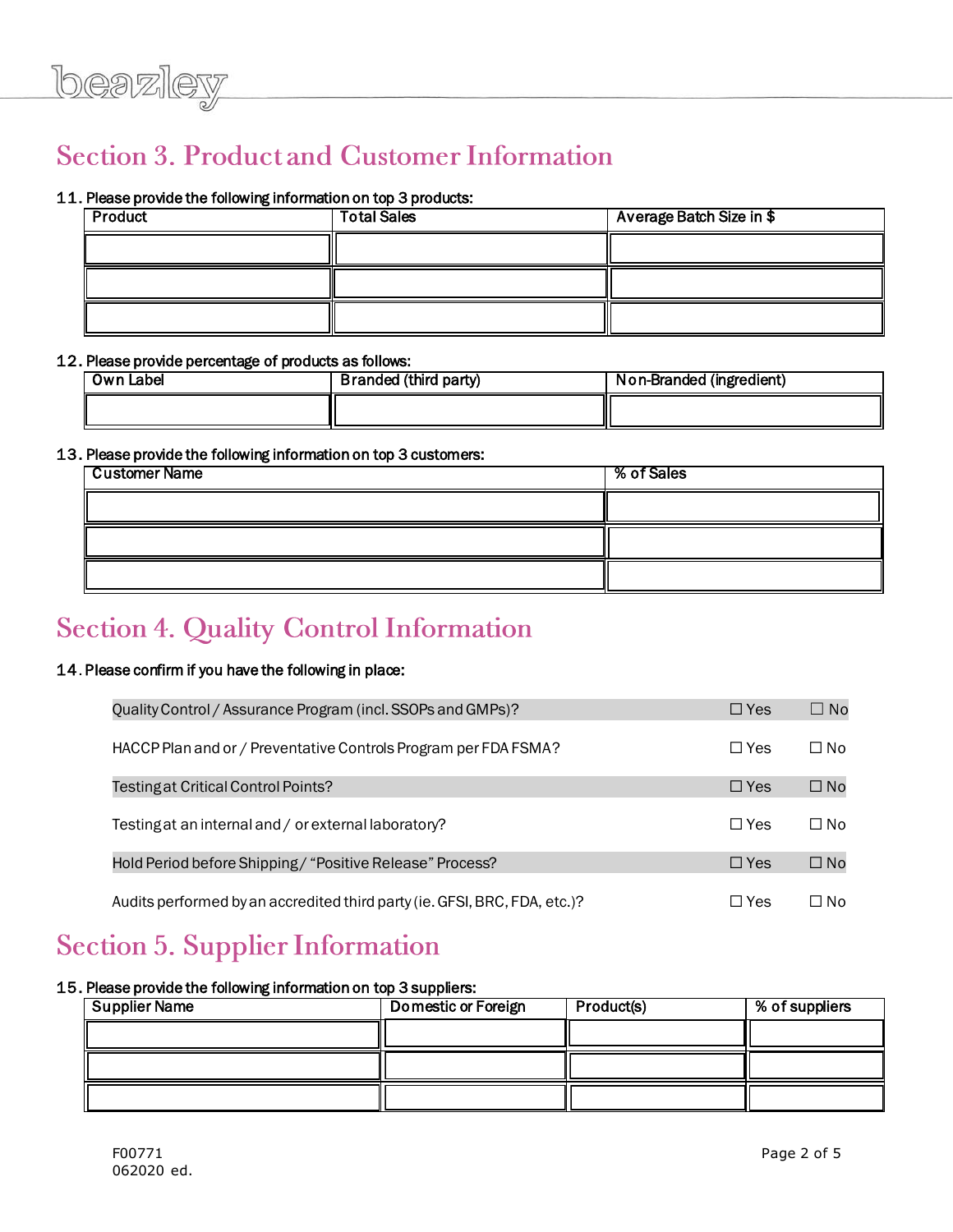# beazler

| 16. Please list the split of suppliers by percentage:  | Domestic: | $\frac{1}{6}$ | Foreign:   |              | $\%$ |
|--------------------------------------------------------|-----------|---------------|------------|--------------|------|
| 17. Please confirm if you have the following in place: |           |               |            |              |      |
| Supplier/Vendor Approval Program?                      |           |               | $\Box$ Yes | $\square$ No |      |
| Supplier Audits?                                       |           |               | □ Yes      | $\Box$ No    |      |
| Hold Harmless Agreements/Rights of Subrogation?        |           |               | $\Box$ Yes | $\Box$ No    |      |

### **Section 6. Recall and Traceability Information**

### 18. Please confirm if you have the following in place:

| Recall Plan<br>If yes, when was plan last updated?                                                                                                         | $\Box$ Yes | $\square$ No |
|------------------------------------------------------------------------------------------------------------------------------------------------------------|------------|--------------|
| Mock Recalls?<br>If yes, how frequently?                                                                                                                   | $\Box$ Yes | $\square$ No |
| Collect and monitor customer complaints?                                                                                                                   | $\Box$ Yes | $\square$ No |
| 19. Do you have an electronic traceability process in place?<br>Products are traceable by: $\Box$ Product $\Box$ Day $\Box$ Hour $\Box$ Shift $\Box$ Other | $\Box$ Yes | $\Box$ No    |

### **Section 7. Loss Information**

- 20. In the last 5 years have you withdrawn, recalled, experienced any product adulteration incidents or have you been responsible for the costs incurred by any third party arising out of such events regardless of any subrogation? (If yes, please provide root cause, total costs, and corrective actions taken)  $□$  Yes  $□$  No
- 21. Does the company, its directors and officers have any knowledge of any current situation, fact or circumstances which might lead to a claim under this policy?  $\Box$  Yes  $\Box$  No

### **Section 8. Insured Contact Information**

| 22. Main Contact's Name:                               |                 |  |  |
|--------------------------------------------------------|-----------------|--|--|
| Email: l                                               | Phone Number:   |  |  |
| 23. Quality Control / Safety Manager's Contact's Name: |                 |  |  |
| Email:                                                 | Phone Number: ] |  |  |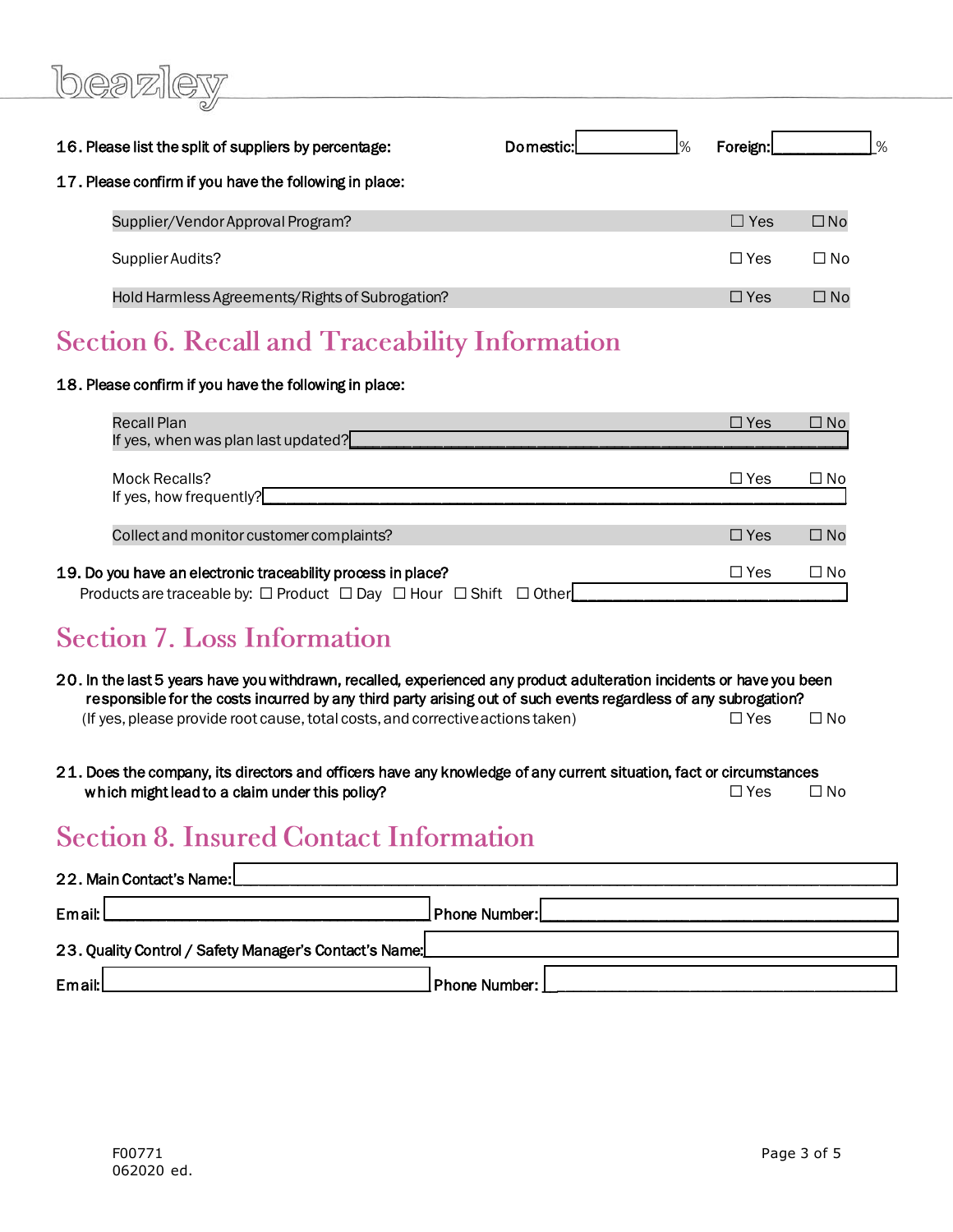

#### **SIGNATURE SECTION**

THE UNDERSIGNED IS AUTHORIZED BY THE APPLICANT TO SIGN THIS APPLICATION ON THE APPLICANT'S BEHALF AND DECLARES THAT THE STATEMENTS CONTAINED IN THE INFORMATION AND MATERIALS PROVIDED TO THE INSURER IN CONJUNCTION WITH THIS APPLICATION AND THE UNDEWRITING OF THIS INSURANCE ARE TRUE, ACCURATE AND NOT MISLEADING. SIGNING OF THIS APPLICATION DOES NOT BIND THE APPLICANT OR THE INSURER TO COMPLETE THE INSURANCE, BUT IT IS AGREED THAT THE STATEMENTS CONTAINED IN THIS APPLICATION AND ANY OTHER INFORMATION AND MATERIALS SUBMITTED TO THE INSURER IN CONNECTION WITH THE UNDERWRITING OF THIS INSURANCE ARE THE BASIS OF THE CONTRACT SHOULD A POLICY BE ISSUED, AND HAVE BEEN RELIED UPON BY THE INSURER IN ISSUING ANY POLICY.

THIS APPLICATION AND ALL INFORMATION AND MATERIALS SUBMITTED WITH IT SHALL BE RETAINED ON FILE WITH THE INSURER AND SHALL BE DEEMED ATTACHED TO AND BECOME PART OF THE POLICY IF ISSUED. THE INSURER IS AUTHORIZED TO MAKE ANY INVESTIGATION AND INQUIRY AS IT DEEMS NECESSARY REGARDING THE INFORMATION AND MATERIALS PROVIDED TO THE INSURER IN CONNECTION WITH THE UNDERWRITING AND ISSUANCE OF THE POLICY.

THE APPLICANT AGREES THAT IF THE INFORMATION PROVIDED IN THIS APPLICATION OR IN CONNECTION WITH THE UNDERWRITING OF THE POLICY CHANGES BETWEEN THE DATE OF THIS APPLICATION AND THE EFFECTIVE DATE OF THE INSURANCE, THE APPLICANT WILL, IN ORDER FOR THE INFORMATION TO BE ACCURATE ON THE EFFECTIVE DATE OF THE INSURANCE, IMMEDIATELY NOTIFY THE INSURER OF SUCH CHANGES, AND THE INSURER MAY WITHDRAW OR MODIFY ANY OUTSTANDING QUOTATIONS OR AUTHORIZATIONS OR AGREEMENTS TO BIND THE INSURANCE.

I HAVE READ THE FOREGOING APPLICATION FOR INSURANCE AND REPRESENT THAT THE RESPONSES PROVIDED ON BEHALF OF THE APPLICANT ARE TRUE AND CORRECT.

### FRAUD WARNING DISCLOSURE

### ANY PERSON WHO, WITH INTENT TO DEFRAUD OR KNOWING THAT (S)HE IS FACILITATING A FRAUD AGAINST THE INSURER, SUBMITS AN APPLICATION OR FILES A CLAIM CONTAINING A FALSE OR DECEPTIVE STATEMENT MAY BE GUILTY OF INSURANCE FRAUD.

NOTICE TO ALABAMA, ARKANSAS, LOUISIANA, NEW MEXICO AND RHODE ISLAND APPLICANTS: ANY PERSON WHO KNOWINGLY PRESENTS A FALSE OR FRAUDULENT CLAIM FOR PAYMENT OF A LOSS OR BENEFIT OR KNOWINGLY PRESENTS FALSE INFORMATION IN AN APPLICATION FOR INSURANCE IS GUILTY OF A CRIME AND MAY BE SUBJECT TO FINES AND CONFINEMENT IN PRISON.

NOTICE TO COLORADO APPLICANTS: IT IS UNLAWFUL TO KNOWINGLY PROVIDE FALSE, INCOMPLETE, OR MISLEADING FACTS OR INFORMATION TO AN INSURANCE COMPANY FOR THE PURPOSE OF DEFRAUDING OR ATTEMPTING TO DEFRAUD THE COMPANY. PENALTIES MAY INCLUDE IMPRISONMENT, FINES, DENIAL OF INSURANCE, AND CIVIL DAMAGES. ANY INSURANCE COMPANY OR AGENT OF AN INSURANCE COMPANY WHO KNOWINGLY PROVIDES FALSE, INCOMPLETE, OR MISLEADING FACTS OR INFORMATION TO A POLICYHOLDER OR CLAIMANT FOR THE PURPOSE OF DEFRAUDING OR ATTEMPTING TO DEFRAUD THE POLICYHOLDER OR CLAIMANT WITH REGARD TO A SETTLEMENT OR AWARD PAYABLE FROM INSURANCE PROCEEDS SHALL BE REPORTED TO THE COLORADO DIVISION OF INSURANCE WITHIN THE DEPARTMENT OF REGULATORY AGENCIES.

NOTICE TO DISTRICT OF COLUMBIA APPLICANTS: WARNING: IT IS A CRIME TO PROVIDE FALSE OR MISLEADING INFORMATION TO AN INSURER FOR THE PURPOSE OF DEFRAUDING THE INSURER OR ANY OTHER PERSON. PENALTIES INCLUDE IMPRISONMENT AND/OR FINES. IN ADDITION, AN INSURER MAY DENY INSURANCE BENEFITS IF FALSE INFORMATION MATERIALLY RELATED TO A CLAIM WAS PROVIDED BY THE APPLICANT.

NOTICE TO FLORIDA APPLICANTS: ANY PERSON WHO KNOWINGLY AND WITH INTENT TO INJURE, DEFRAUD, OR DECEIVE ANY INSURER FILES A STATEMENT OF CLAIM OR AN APPLICATION CONTAINING ANY FALSE, INCOMPLETE OR MISLEADING INFORMATION IS GUILTY OF A FELONY OF THE THIRD DEGREE.

NOTICE TO KANSAS APPLICANTS: ANY PERSON WHO, KNOWINGLY AND WITH INTENT TO DEFRAUD, PRESENTS, CAUSES TO BE PRESENTED OR PREPARES WITH KNOWLEDGE OR BELIEF THAT IT WILL BE PRESENTED TO OR BY AN INSURER, PURPORTED INSURER, BROKER OR AGENT THEREOF, ANY WRITTEN STATEMENT AS PART OF, OR IN SUPPORT OF, AN APPLICATION FOR THE ISSUANCE OF, OR THE RATING OF AN INSURANCE POLICY FOR PERSONAL OR COMMERCIAL INSURANCE, OR A CLAIM FOR